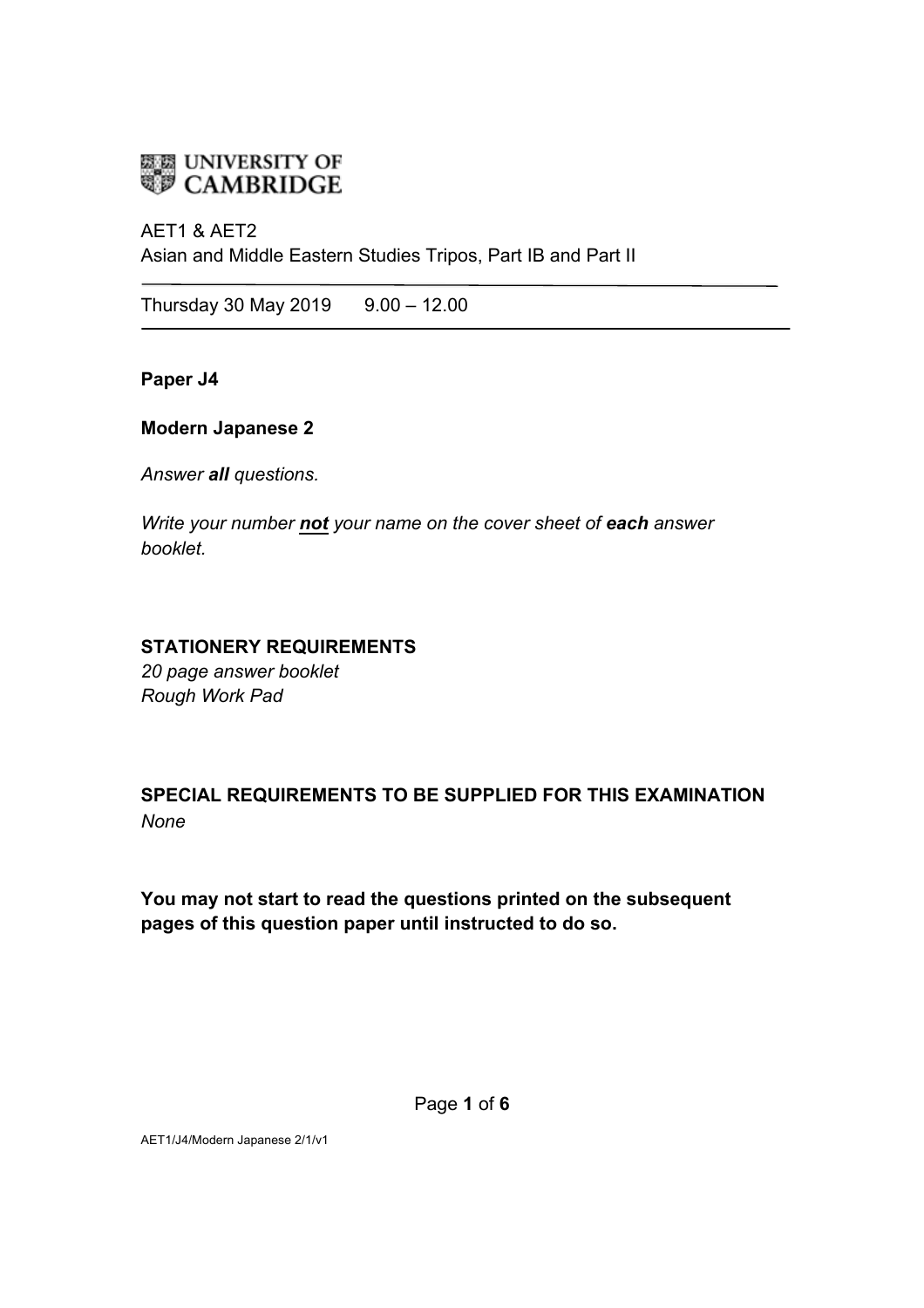#### **Section A**

- 1. Write out into your answer booklet the underlined *hiragana* words in *kanji* and the underlined *kanji* words in *hiragana*. Then translate the following sentences into **English**: [**10 marks**]
	- a) いぜんと同じように生き生きとこうえんされている先生のお姿をはいけんでき て、うれしかった。
	- b) にちじょう生活の快適さと引き換えに地球かんきょうのあっかを招いている。
	- c) えっきょう文学とは言葉のぼうけんを目指すものである。
	- d) 「おっとは仕事、つまはかてい」という考えに「どちらかといえば」を含め7割の人が 「賛成」と答えている。
	- e) 結果としてしょうひんが売れ、業績があがればとうし家もニコニコする。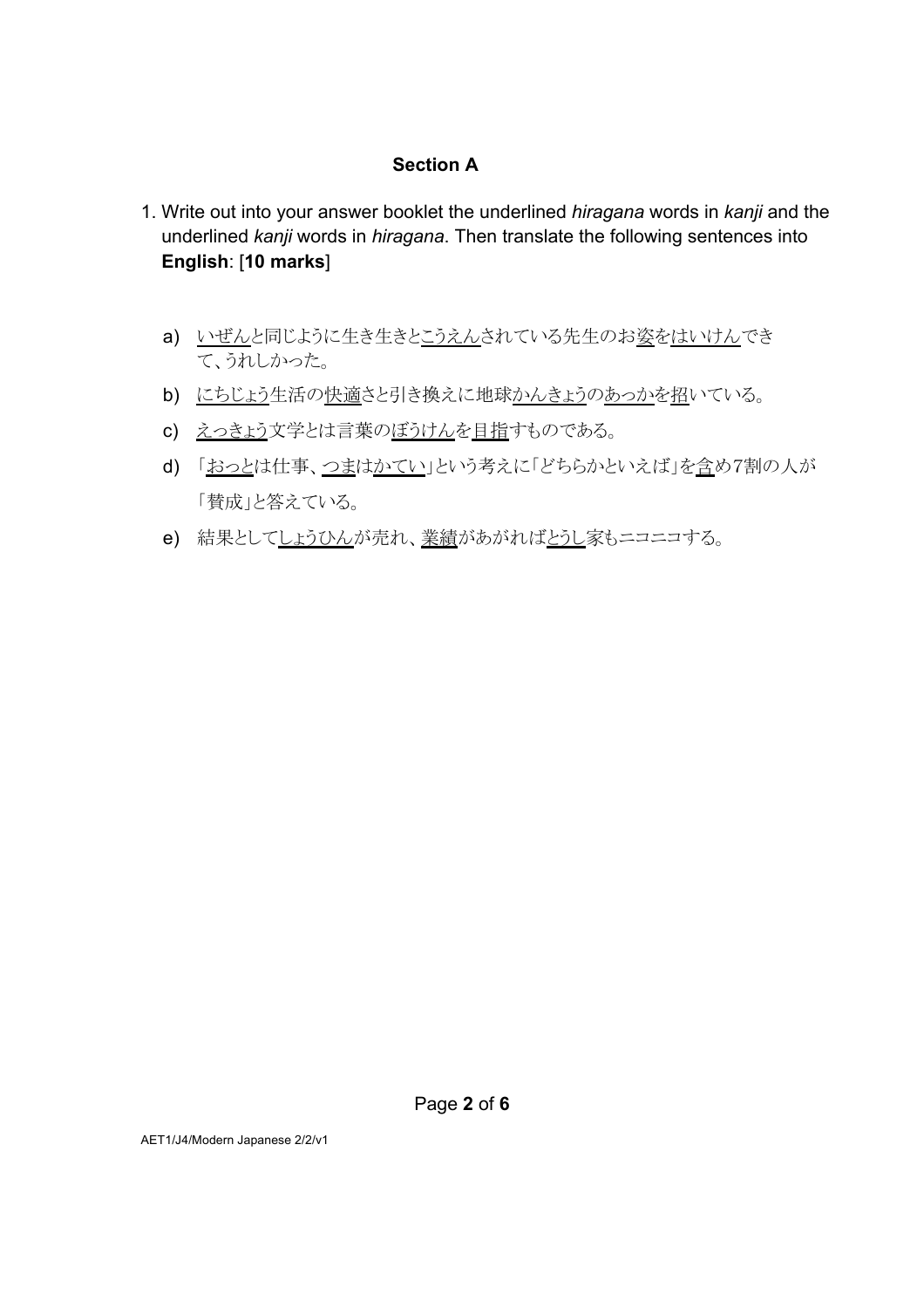### **Section B**

2. Answer **all** of the following questions.

2-A. Translate the following sentences into **Japanese** (*kanji* and *kana*). For questions (a) (b) and (c); use *keigo* where appropriate: [**30 marks**]

- (a) Prime Minister, have you already read this morning's newspaper?
- (b) Just because the CEO said 'please let me think about it a bit', it does not necessarily mean that she is opposed to your proposal.
- (c) On top of inviting us to dinner, the CEO dropped me off at my house by his car.
- (d) For his old age, my grandfather is surprisingly fit and ran at least three marathons last year.
- (e) In preparation for next year's Olympics, while the construction of a new stadium is well under way the countermeasure against terrorism is being sought.
- (f) For a while soon after arriving in Japan, I, being a Christian missionary, found it quite difficult to get used to the Japanese idea that there are times when they need to tell a lie in order to maintain good human relationships.
- (g) Contrary to predictions by scholars, religion continues to influence politics and society even in the 21<sup>st</sup> century.

(TURN OVER)

AET1/J4/Modern Japanese 2/3/v1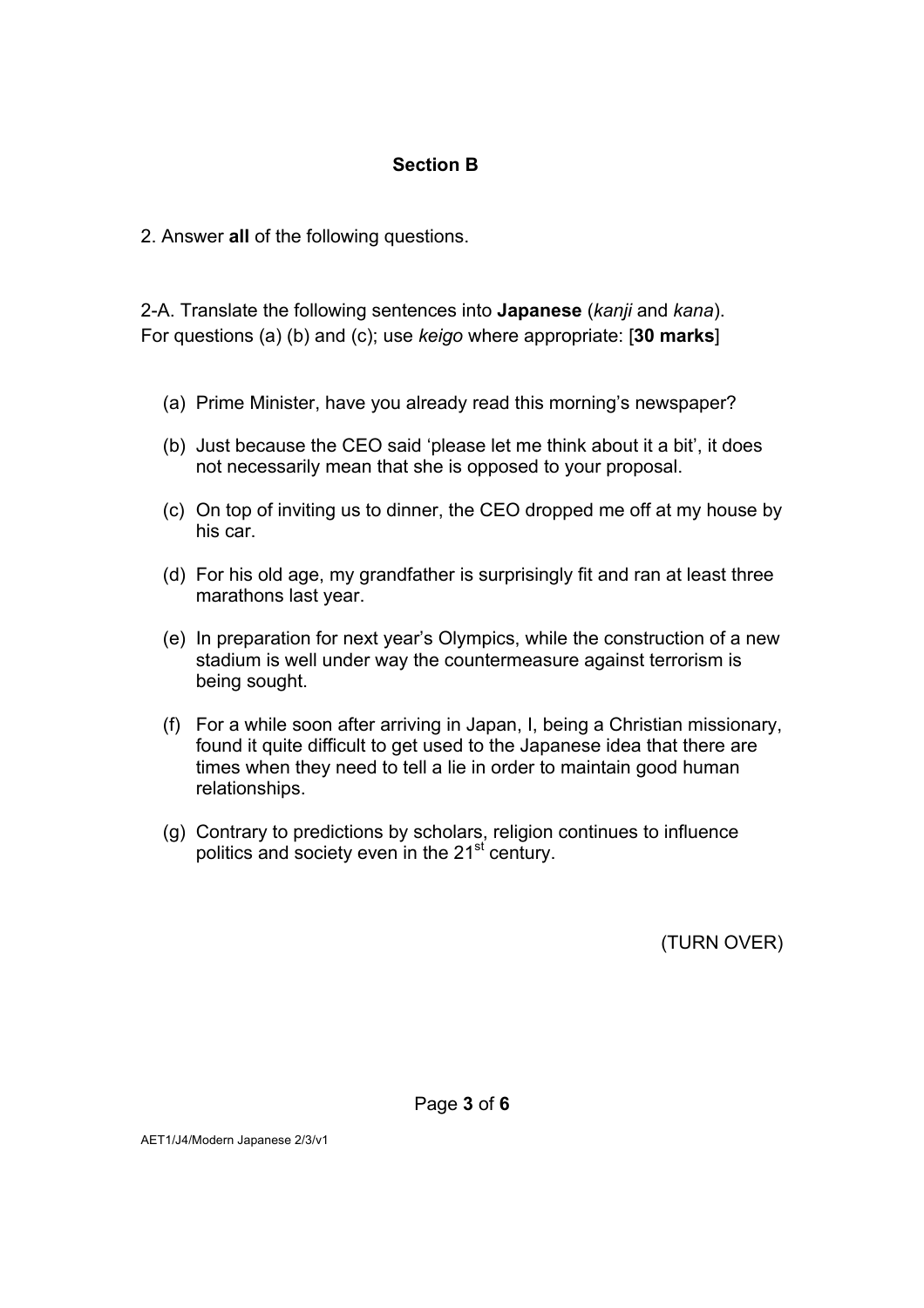2-B. Create full **Japanese** sentences by filling in the blanks, and write out the full sentences **in your answer booklet**. Then translate into **English** the sentences you have produced: [**10 marks**]

|     | ばかりで_______________ ない。                                          |  |     |
|-----|------------------------------------------------------------------|--|-----|
|     | てはじめて私の__________                                                |  |     |
|     |                                                                  |  |     |
|     |                                                                  |  | を   |
|     |                                                                  |  |     |
|     | (k) 昔は________________________うものなら_____________________________ |  |     |
|     | かねなかったが、今はそんな時代ではない。                                             |  |     |
| (1) | からといって                                                           |  | たら、 |
|     | ねばならなくなるだろう。                                                     |  |     |

Page **4** of **6**

AET1/J4/Modern Japanese 2/4/v1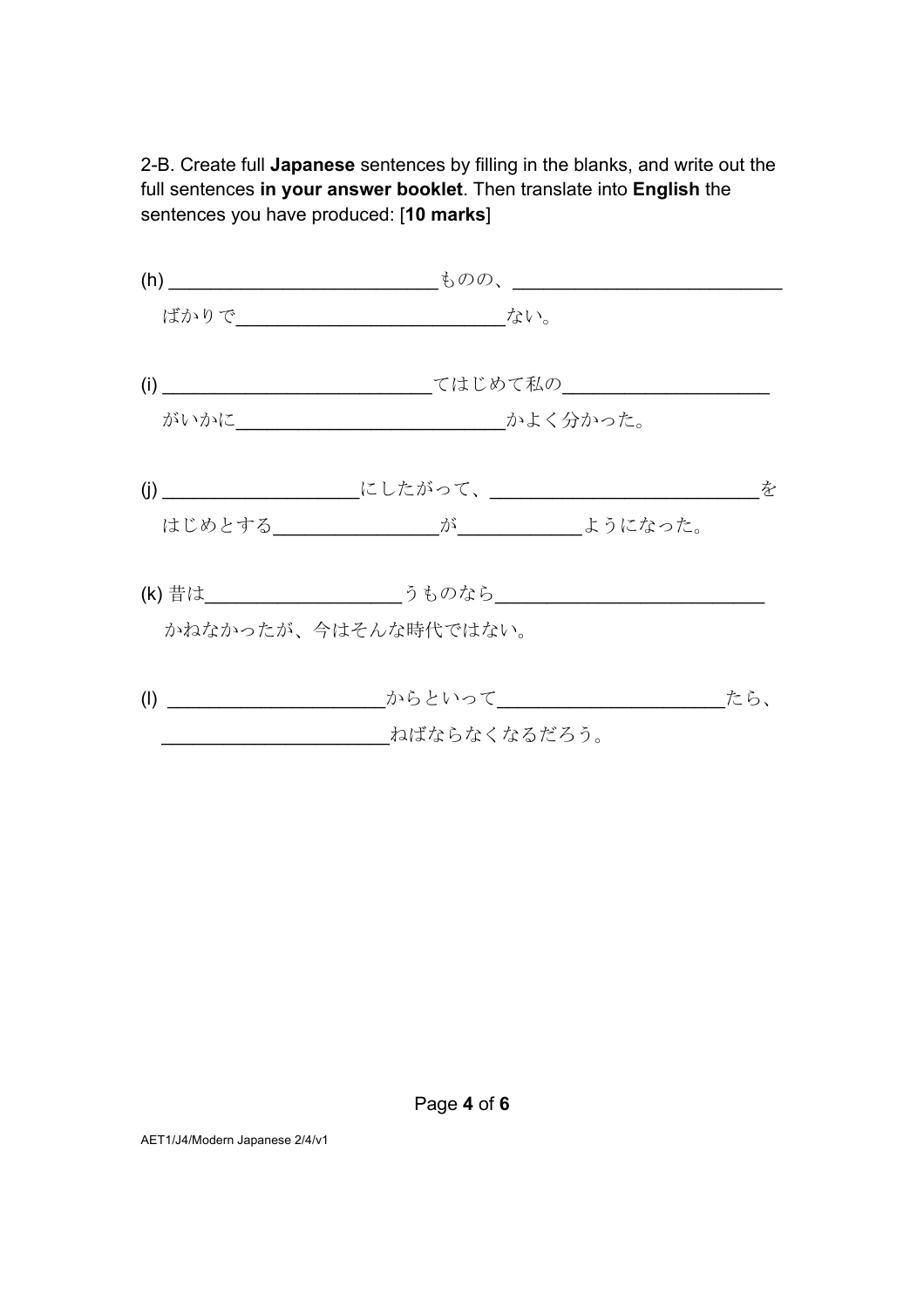#### **Section C**

#### 3. Translate the following **unseen** passage into **Japanese** (*kanji* and *kana*): [**25 marks**]

'Dinner's ready!' is the traditional cry with which Western mothers used to call their playing children indoors and grab the attention of their newspaperreading husbands. "Dinner's ready!" We're about to eat, so drop what you're doing. The call represented the most important moment of the day, a confirmation of family life, of the caring role of the mother and the authority of the father. So it went on for many generations, in many countries.

The table is a place of memory where we…become aware of who we are and with whom we are... The table is the place where the family gathers, the symbol of solidarity, or indeed the backdrop to family rows and childhood tragedies…The table makes us human. Cooking is the basis for relationships. We distinguish ourselves from the animals not by our use of tools…No, we distinguish ourselves by the fact that we eat at a table... We don't eat as soon as we get our hands on food…; we usually eat together, if less than we used to and at more flexible times.

In urban families where older children remain at home and everyone goes their own way, people increasingly eat alone, or at any rate no longer with the whole family gathered at a specific time. The rhythm and communality of meals is declining in single-parent families too…

The dining table is disappearing. Fewer are being sold now in rich economies, apparently. This says a lot about the times we live in. The table is less and less the center of family life. We eat at the computer, standing in the kitchen, lounging on the sofa in front of the television, in the car, or walking along the street.

| authority     | 権威      |
|---------------|---------|
| table         | 食卓      |
| solidarity    | 絆 (きずな) |
| row           | けんか     |
| distinguish   | 区別する    |
| rhythm        | リズム     |
| single-parent | ひとり親    |
|               |         |

Louise O. FRESCO, 'Why We Eat Together: Communal dining is a quintessential human experience' (26 November 2015) https://www.theatlantic.com/entertainment/archive/2015/11/dinners-ready/416991/

(TURN OVER)

Page **5** of **6**

AET1/J4/Modern Japanese 2/5/v1